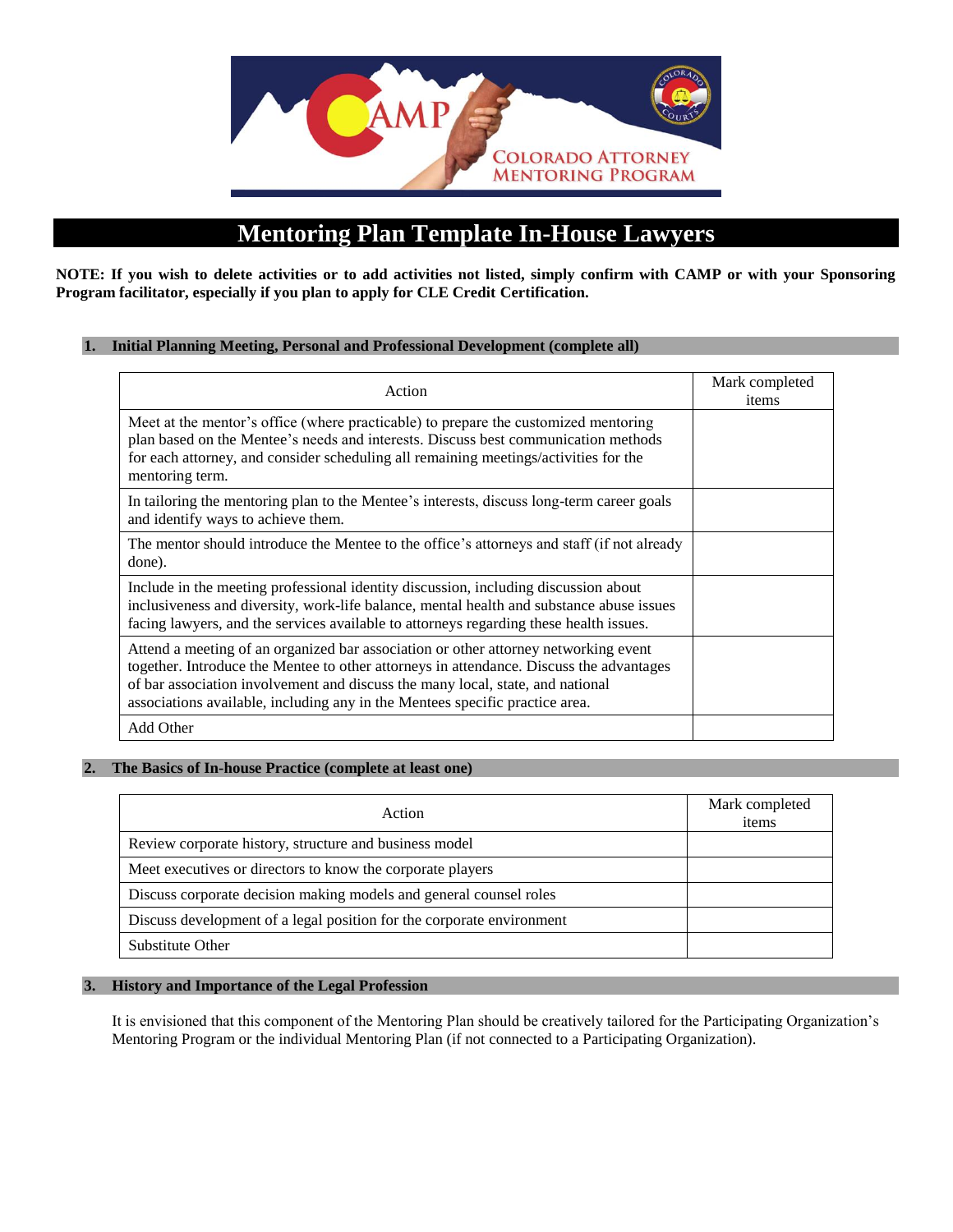# **4. Colorado Rules of Professional Conduct, Professionalism, and Civility**

| Action                                                                         | Mark completed<br>items |
|--------------------------------------------------------------------------------|-------------------------|
| <b>Required</b><br>(to be completed with the activity elected from list below) |                         |
| Who exactly is the "Client"?                                                   |                         |
| The Corporate Entity<br>$\bullet$                                              |                         |
| The Shareholders<br>$\bullet$                                                  |                         |
| The Board of Directors<br>٠                                                    |                         |
| The Executive Management                                                       |                         |
| The Law<br>$\bullet$                                                           |                         |
| <b>Internal Investigations</b>                                                 |                         |
| Conflicts                                                                      |                         |
| Confidentiality                                                                |                         |
| <b>Protecting Corporate Confidentiality</b>                                    |                         |
| <b>Attorney-Client Privileged Communications</b><br>$\bullet$                  |                         |
| <b>Attorney Work Product</b>                                                   |                         |
| Substitute Other                                                               |                         |
| Substitute Other                                                               |                         |

## **5. In-House Practice Mechanics**

|           | Action                                                      | Mark completed<br>items |
|-----------|-------------------------------------------------------------|-------------------------|
|           | <b>Required</b>                                             |                         |
|           | (to be completed with the activity elected from list below) |                         |
|           |                                                             |                         |
|           | Complete at least three of the following:                   |                         |
|           | <b>Working with In-house Clients:</b>                       |                         |
| $\bullet$ | <b>Operations and Business Development</b>                  |                         |
|           | Avoiding Over-lawyering<br>$\circ$                          |                         |
| $\circ$   | Avoiding Under-Lawyering                                    |                         |
|           | <b>Human Resources</b>                                      |                         |
|           | The HR Manual<br>$\Omega$                                   |                         |
|           | Benefits (ERISA)<br>$\Omega$                                |                         |
| $\circ$   | Wage and Hour Laws (FLSA)                                   |                         |
|           | <b>Employment Agreements</b><br>$\circ$                     |                         |
|           | Harassment<br>$\Omega$                                      |                         |
|           | Sales and Marketing                                         |                         |
| $\circ$   | Form Agreements                                             |                         |
| $\Omega$  | <b>Contract Negotiations</b>                                |                         |
|           | Negotiating from the Middle<br>٠                            |                         |
|           | <b>Contracts Management and Training</b><br>٠               |                         |
| O         | <b>Export/Import Regs</b>                                   |                         |
| Ω         | <b>News Releases</b>                                        |                         |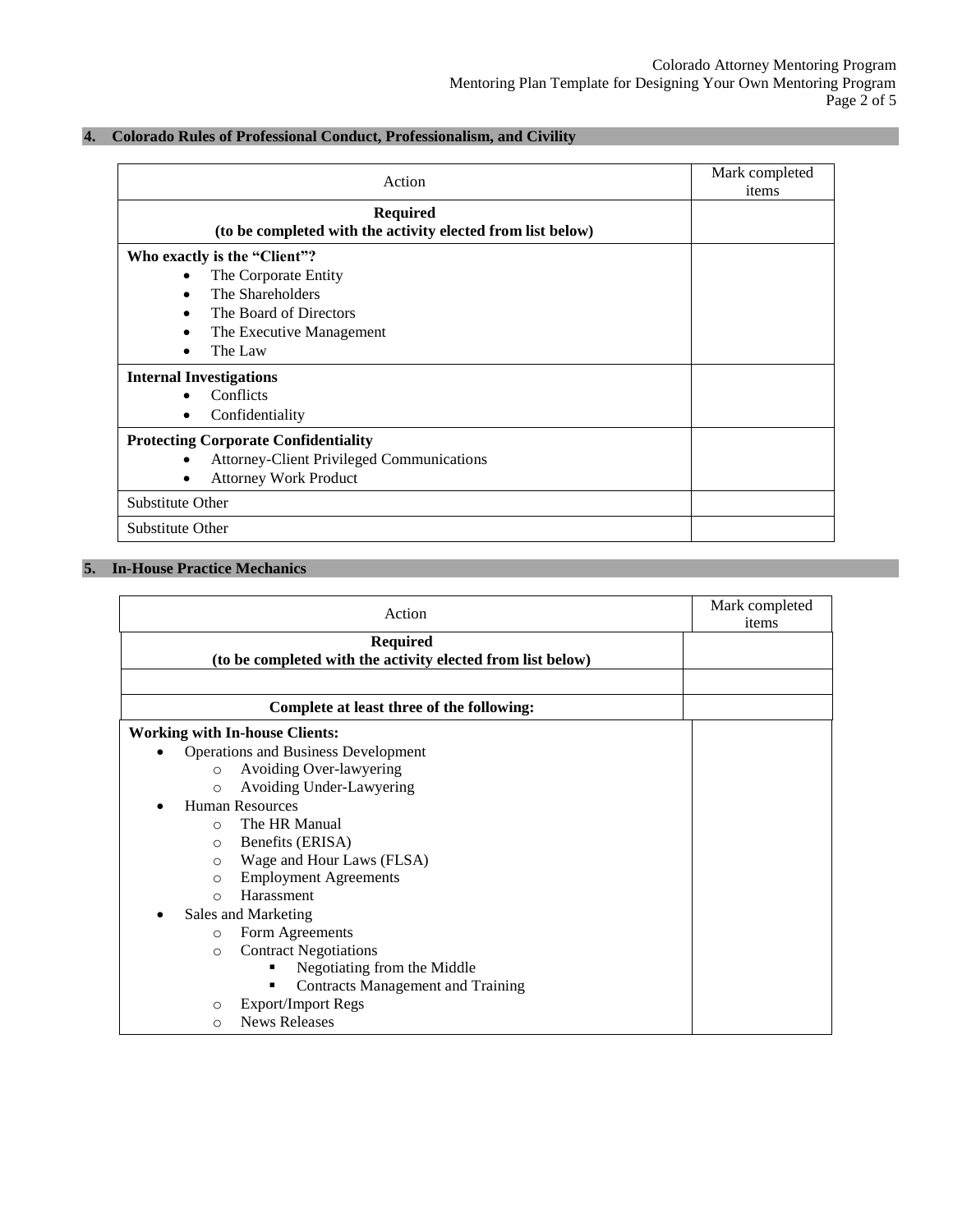| <b>Finance</b>                                              |  |
|-------------------------------------------------------------|--|
| The Annual Audit<br>$\bullet$                               |  |
| <b>Banking and Finances</b><br>$\bullet$                    |  |
| <b>Risk Management</b>                                      |  |
| <b>Real Estate</b>                                          |  |
| <b>News Releases</b>                                        |  |
| <b>Intellectual Property</b>                                |  |
| Perfection<br>$\bullet$                                     |  |
| Protection                                                  |  |
| Developing a practical IP Strategy                          |  |
| <b>Senior Management -- Executive Management Team (EMT)</b> |  |
| President and CEO<br>$\bullet$                              |  |
| <b>Staff Meetings</b><br>$\bullet$                          |  |
| <b>Building Credibility</b>                                 |  |
| Business Advice vs. Legal Advice<br>٠                       |  |
| <b>Signature Authorities</b><br>$\bullet$                   |  |
| Leading a Cross-Disciplinary Negotiating Team<br>$\bullet$  |  |
| Handling the Difficult In-house Client<br>$\bullet$         |  |
|                                                             |  |
| <b>Corporate Responsibilities:</b>                          |  |
| <b>Document Retention/Destruction</b><br>$\bullet$          |  |
| <b>Regulatory Compliance Programs</b>                       |  |
| <b>Intellectual Property</b>                                |  |
| The Patent Program<br>$\circ$                               |  |
| <b>Trade Secret Protection</b><br>$\circ$                   |  |
| Trademarks and Copyright<br>$\circ$                         |  |
| <b>Corporate Governance:</b>                                |  |
| Board and Shareholder Meetings<br>$\bullet$                 |  |
| <b>Board Committees and Their Charters</b>                  |  |
| Maintaining the Minute Books                                |  |
| D&O Insurance                                               |  |
| Working with the Audit Team                                 |  |
| Litigation                                                  |  |
| <b>Selecting Outside Counsel</b>                            |  |
| <b>Budgeting</b><br>$\circ$                                 |  |
|                                                             |  |
| <b>Billing Practices</b><br>O                               |  |
| Involvement<br>$\circ$                                      |  |
| Coordination and Control<br>$\circ$                         |  |
| Establishing a Trial Calendar<br>$\bullet$                  |  |
| Keeping Management and the Board Informed                   |  |
| Discovery and Pleadings                                     |  |
| <b>Court Filings and Appearances</b>                        |  |
| Mediation and Arbitration                                   |  |
| Substitute Other                                            |  |
|                                                             |  |
| Substitute Other                                            |  |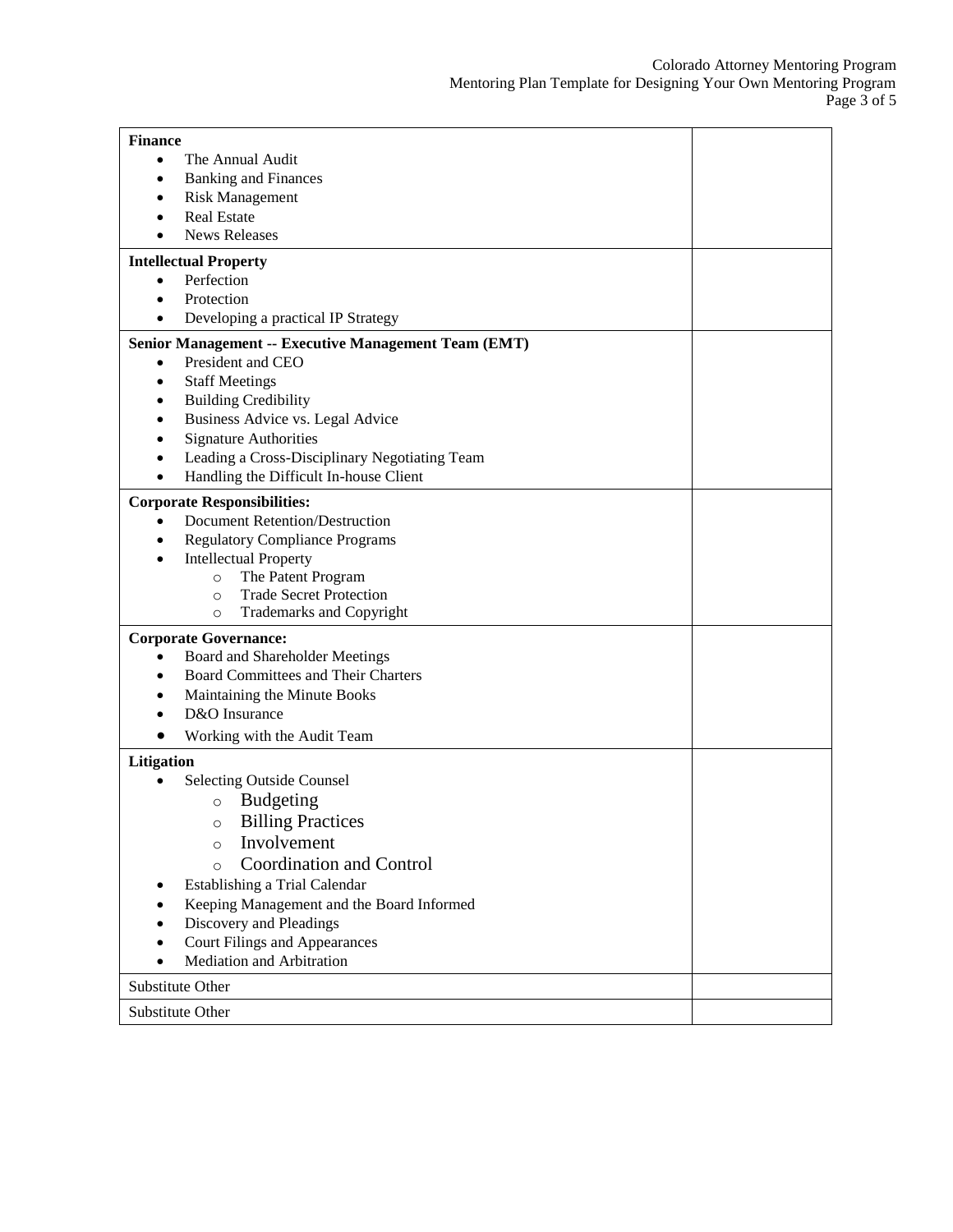### **6. Office Management and In-Office Procedures**

| Action                                                                                                                                                                                                                                                                                  | Mark completed<br>items |
|-----------------------------------------------------------------------------------------------------------------------------------------------------------------------------------------------------------------------------------------------------------------------------------------|-------------------------|
| <b>Required</b><br>(to be completed with the activity elected from list below)                                                                                                                                                                                                          |                         |
|                                                                                                                                                                                                                                                                                         |                         |
| Complete at least one of the following:                                                                                                                                                                                                                                                 |                         |
| Discuss role and responsibilities of paralegals, secretaries and other office personnel,<br>and how to establish good working relationships with others in the same office who are<br>support staff, colleagues or senior partners. Discuss the "care and feeding" of support<br>staff. |                         |
| Discuss practices to maintain client confidentiality.                                                                                                                                                                                                                                   |                         |
| Discuss good time management skills and techniques.                                                                                                                                                                                                                                     |                         |
| Discuss how to screen for, recognize, and avoid conflicts.                                                                                                                                                                                                                              |                         |
| Discuss how to prevent issues of unauthorized practice of law with staff.                                                                                                                                                                                                               |                         |
| Discuss office politics, including appropriate networking, socializing, and personal<br>behaviors.                                                                                                                                                                                      |                         |
| Discuss the issues surrounding leaving an in-house legal department, such as how to<br>protect oneself and withdrawing from cases.                                                                                                                                                      |                         |
| Discuss evaluation and compensation procedures, and professional advancement<br>within an in-house legal department.                                                                                                                                                                    |                         |
| <b>Substitute Other</b>                                                                                                                                                                                                                                                                 |                         |
| <b>Substitute Other</b>                                                                                                                                                                                                                                                                 |                         |

# **7. In- House Client Communication (Complete at least one)**

| Action                                                                                                                                                                                                                                    | Mark completed<br>items |
|-------------------------------------------------------------------------------------------------------------------------------------------------------------------------------------------------------------------------------------------|-------------------------|
| Discuss importance of client communication, how to maintain appropriate ongoing<br>communication (returning telephone calls, email) to keep clients informed, including use<br>of fee agreements, timeliness, written communication, etc. |                         |
| Discuss proper legal counseling, including the duties and responsibilities of advising<br>clients and the respective responsibilities of the client and the lawyer in decision-<br>making.                                                |                         |
| Substitute Other                                                                                                                                                                                                                          |                         |
| Substitute Other                                                                                                                                                                                                                          |                         |

# **8. Public Service (Complete at least one)**

| Action                                                                                                                                                                                                                                                                                                         | Mark completed<br>items |
|----------------------------------------------------------------------------------------------------------------------------------------------------------------------------------------------------------------------------------------------------------------------------------------------------------------|-------------------------|
| Acquaint the Mentee with legal aid programs, local pro bono programs, and other<br>opportunities for engaging in pro bono activities and civic and charitable work. Discuss<br>the reasons for making time to engage in volunteer legal service to the public and any<br>impediments to undertaking such work. |                         |